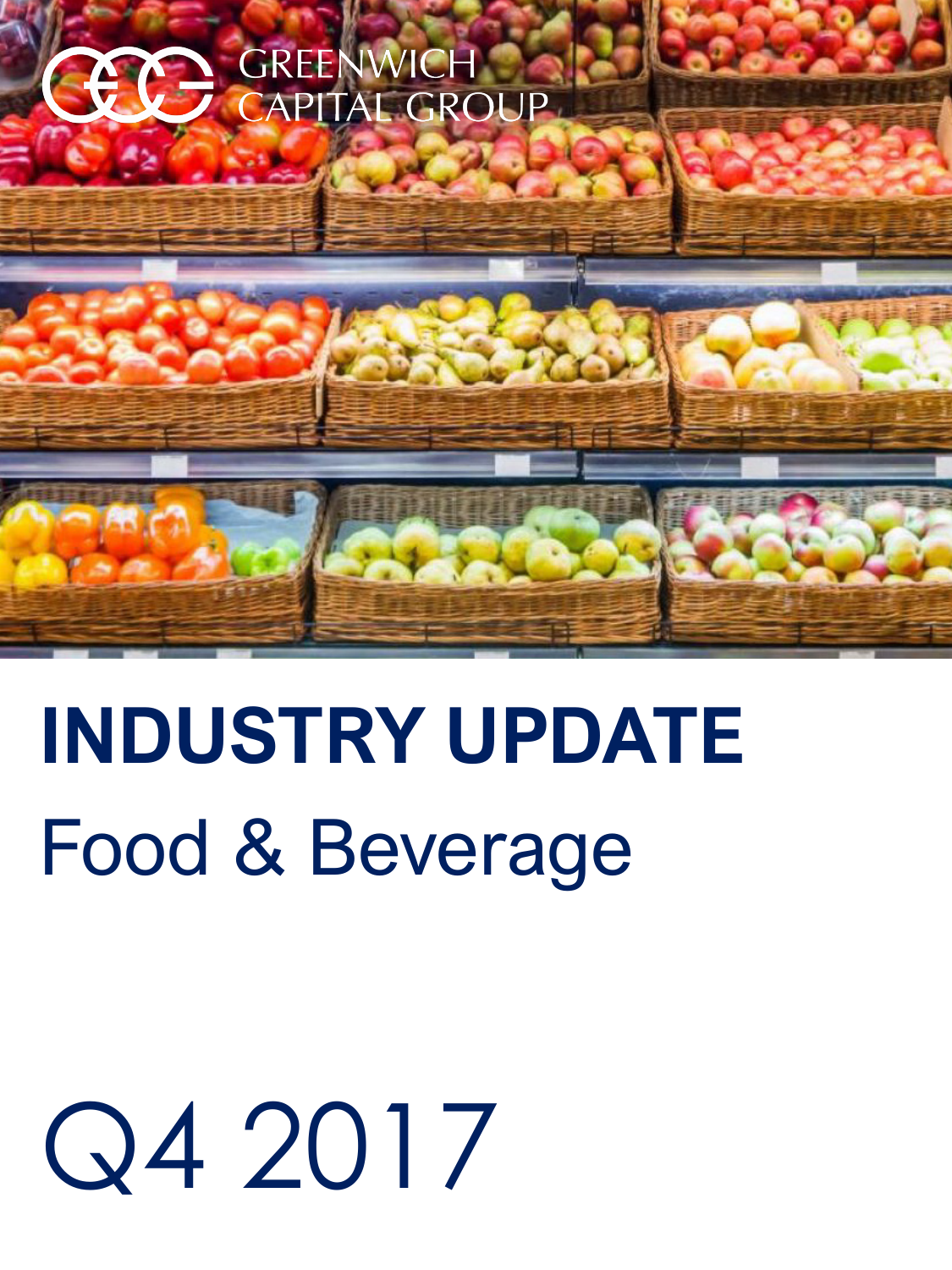## **INDUSTRY UPDATE |** U.S. Middle-Market M&A

#### **Middle-Market M&A Remains Strong Despite a Dip in Transaction Volume**

Deal flow in Q4 2017 remained consistent with prior quarters and concluded another strong year for middle-market M&A. Transaction volume totaled 25,561 at an aggregate value of \$168.2 billion for the year. While this represents a 3.3% decline from 2016 levels, 2017 still demonstrated a relatively strong M&A market. M&A activity has been on a modest decline since hitting its peak in 2014 with deal flow totaling 28,804 transactions. While 2017 represents an 11.3% decrease from this high, which may signal a weakening market, all of the underlying trends are quite strong.

One clear sign of the strength of this M&A market is the reported average valuation multiple, as measured by Enterprise Value / EBITDA, of 10.7x EBITDA, which represents the highest multiple witnessed over the past six years. Similarly, the average deal value for middle-market transactions has continued to rise over the same time period, reaching a high of nearly \$66 million in both 2016 and 2017. Additional indications of the strength of this market include the greater level of activity resulting from foreign investors, as well as the increased activity among strategic investors. Overall, this is a broad-based market with strong demand from both domestic and global buyers.

#### **Strategic Buyers Make a Push**

One of the more noticeable trends witnessed in 2017 was the continued strengthening of strategic acquirers. During 2017, strategic buyers accounted for 68% of the buyer base for middle-market transactions. This is the highest percentage we have seen from strategic buyers since 2010, a year where this percentage was heavily influenced by a lack of private equity activity due to the financial crisis. The level of activity from strategic buyers has shown continuous growth from the 2014 lows of 62% to the recent high observed in 2017. This trend is anticipated to accelerate even more aggressively in 2018 due to the tax reform taking effect. The corporate tax cuts have primed the pump for strategic buyers to use tax savings on acquisitions and other growth initiatives. The tax bill also provides additional advantages that should allow strategic buyers to pay a higher value for middle-market deals, making them more competitive in the hot M&A market. With lower tax rates and escalating public market multiples, it is expected that middle-market companies will continue to see a growing interest from strategic acquirers.

#### **Foreign Buyers Focused on the U.S. Middle Market**

Foreign acquirers continue to enhance their focus on the U.S. middle market. During 2017, foreign buyers accounted for 13.4% of the buyer base for middle-market M&A. This is a continuation of the increase in the foreign buyer impact from its low in 2013 of 9.1% of the M&A buyer base. Foreign buyers continue to show interest in U.S. assets given the relative strength of the U.S. economy and the low interest rate environment. This trend picked up considerably in the fourth quarter of 2017 where this percentage jumped to 14.6%. This trend is expected to continue into 2018 as tax reform takes effect and the resulting corporate tax cuts make this business environment more attractive to foreign buyers.



Copyright © 2017 Greenwich Capital Group LLC, All rights reserved.



**M&A Activity by Buyer Type**



**M&A Activity by Buyer Region**



Source: Capital IQ

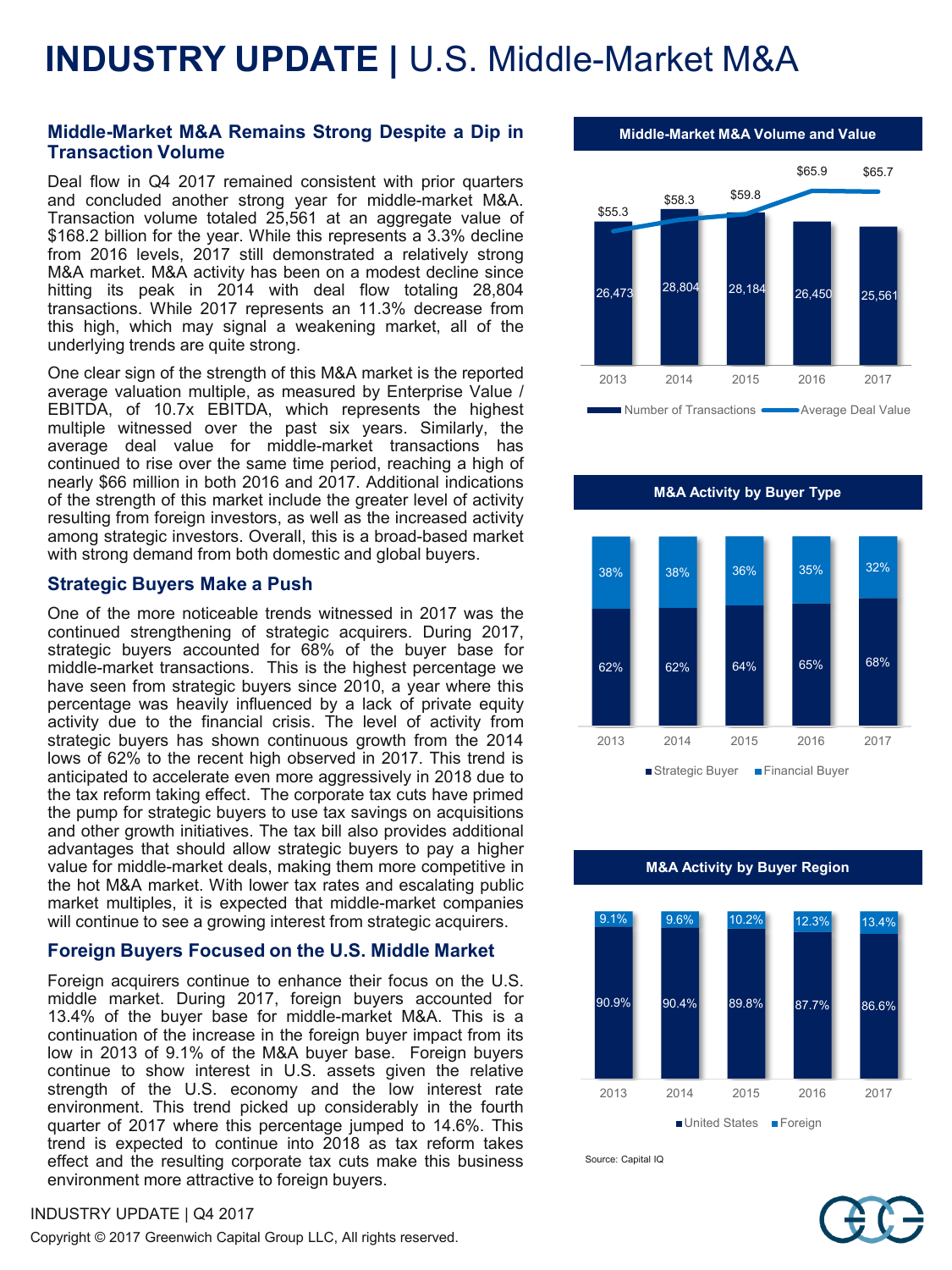## **INDUSTRY UPDATE |** Food & Beverage

#### **Deal Values and Volume Remain Steady**

Q4 2017 proved to be a steady quarter for Food and Beverage ("F&B") M&A in the middle market, with deal flow up nearly 7% compared to Q3 2017. Although overall deal volume decreased in the back half of the year, there was a significant increase in overall deal value. Aggregate deal value in the last two quarters of 2017 totaled \$5.3 billion, an increase of nearly 40% over the first half of 2017. On an annual basis, F&B experienced another strong year. Despite a slight dip in volume of 4% from 2016, aggregate value was up 13% from the prior year. The increase in deal value can be attributed to the ongoing trend of large Consumer Packaged Goods ("CPG") companies making acquisitions in excess of \$100 million. CPG companies continue to struggle to find organic growth and are looking to up-andcoming brands that have developed consumer loyalty and meaningful market share to energize sales. A key example of this can be seen through Unilever's acquisition of Tazo Tea Company for \$384 million in November 2017.

#### **Private Equity Continues to be a Significant Component of Food and Beverage M&A**

Both strategic and financial buyers have remained active in the Food and Beverage industry, accounting for 69% and 31% of acquisitions, respectively, in Q4 2017. Strategic buyers continue to dominate overall deal activity and have sought acquisitions to offset slowing organic growth and to diversify their offerings. However, Q4 2017 demonstrated an increase in financial buyer interest, representing the highest levels for all of 2017. Financial buyers continue to look for established brands that require capital and strategic insight to drive growth. A primary example of this can be seen with Apollo Global Management's acquisition of Qdoba Restaurant Corporation in December for \$305 million from Jack in the Box, Inc.

#### **2018 F&B M&A Outlook and Trends**

The M&A outlook for F&B remains very strong going into 2018 with favorable capital markets, a broad variety of F&B companies looking to sell and strategic buyers continuing to aggressively pursue transactions to drive growth and unlock value.

- Distributors have become increasingly popular acquisition targets with significant consolidation occurring amongst traditional wholesale, grocery and convenience distributors.
- Private label brands continue to gain market share within CPG. The attractive price point, usually 25-50% below the national brand, have kept customers making purchases even as household incomes have reached the highest levels since 2008. Increased interest in private label brands will drive additional deal activity in this segment in 2018.
- Valuation multiples are expected to continue increasing in 2018, reflecting the competitiveness and strategic interest in sale processes.
- CPG is expected to remain as the most active segment within the F&B sector as larger industry participants continue to look for new ways to grow market share and capture positions in growing categories.



**F&B M&A Volume and Avg. Value**

**Q4 2017 F&B Activity by Sector** 



**F&B M&A Activity by Buyer Type**



Source: Capital IQ



#### INDUSTRY UPDATE | Q4 2017

Copyright © 2017 Greenwich Capital Group LLC, All rights reserved.